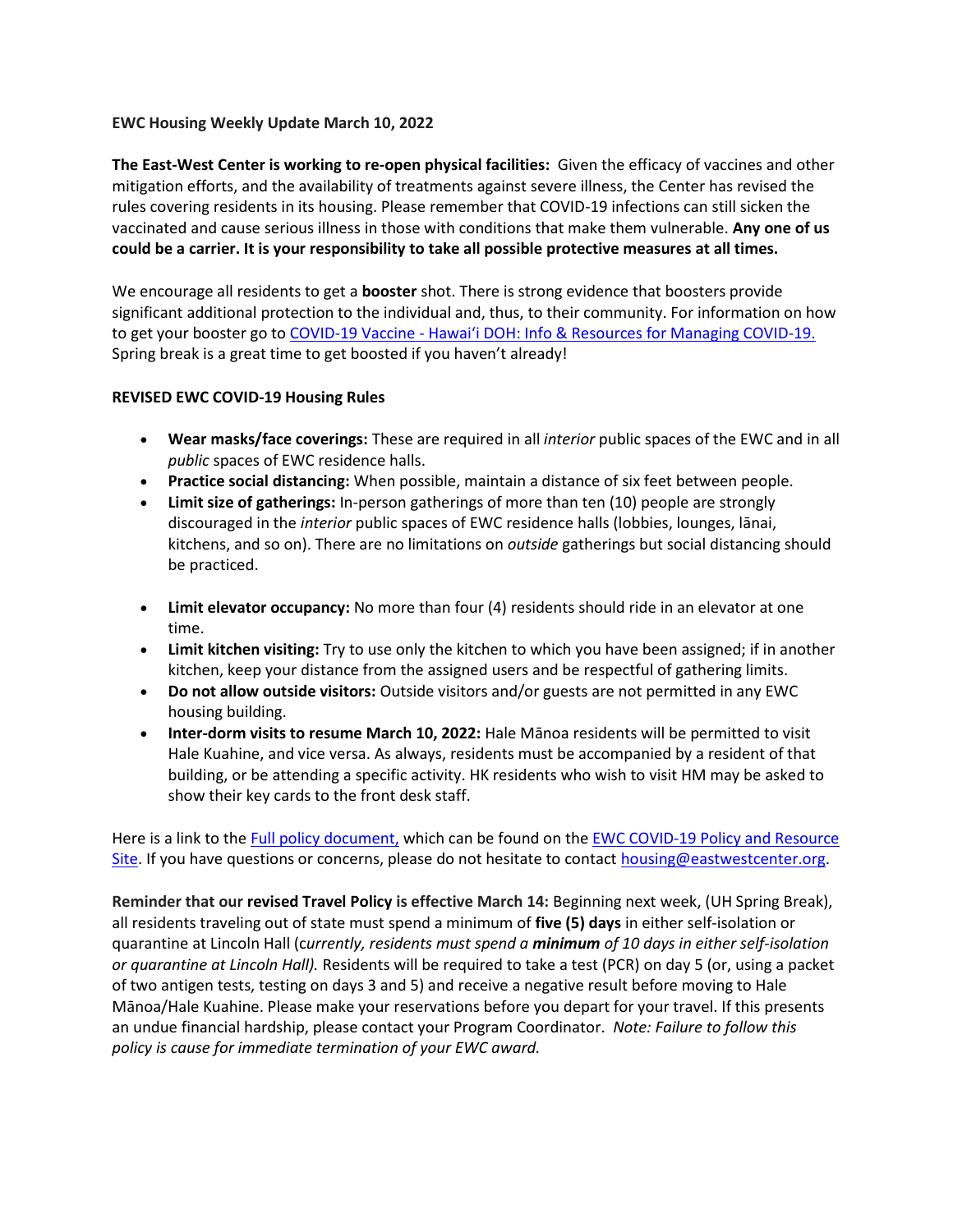# **As we move forward toward opening, some thoughts from the Student COVID-19 Advisory**

**Subcommittee:** "It is essential to recognize that respectful and effective communication remains our strongest quality as a community. As we shorten the physical distances COVID-19 imposed on us, let us be mindful that not everyone is comfortable moving at the same pace. Self-regulation is more necessary than ever. Putting forth our best effort, remaining flexible in everyday situations, seeking others' consent when shortening physical distances, viewing challenges as opportunities, listening to others and asking questions when we detect discomfort."

## **Vaccination and booster sites:**

- Hawaiʻi: [hawaiicovid19.com/vaccine/](https://hawaiicovid19.com/vaccine/)
- National[: www.vaccines.gov/search/](https://urldefense.proofpoint.com/v2/url?u=https-3A__www.vaccines.gov_search_&d=DwMFaQ&c=euGZstcaTDllvimEN8b7jXrwqOf-v5A_CdpgnVfiiMM&r=sjCoHaVUe8_a1MXsziR411ri4sB3BX3q50L3el6sXMQ&m=wu3pL9md9-op8ZI7pmkU2Z81s3GpweUEWEfvLCyvmTU&s=Z0FT7BVTakJs-m9ScL5IDJslOnGYvt59Z8QpnKNdPco&e=)

# **Resources**

- **EWC Notices**
	- o [EWC COVID-19 Policy and Resource Site](https://urldefense.proofpoint.com/v2/url?u=https-3A__ewcparticipantinfo.org_covid-2D19_&d=DwMFaQ&c=euGZstcaTDllvimEN8b7jXrwqOf-v5A_CdpgnVfiiMM&r=3FPQcXK5sxYRrGCCxQc5PNSb-_SuaL_bSgfyHLgu3XI&m=NeEuRGBZcB6XdPpyhoUn4swvNjBnveDWGZ1brp8cIwI&s=psWXjZhChjGDJkHaOVt2bwTJxxk1NVhXgu70sXTpbpE&e=)
	- o Positive COVID-19 Test, Symptoms -[Procedure for EWC Students](https://urldefense.proofpoint.com/v2/url?u=https-3A__ewcparticipantinfo.org_wp-2Dcontent_uploads_2021_11_Positive-2DTest-2DSymptoms-2DProcedure-2Dfor-2DStudents.pdf&d=DwMFaQ&c=euGZstcaTDllvimEN8b7jXrwqOf-v5A_CdpgnVfiiMM&r=sjCoHaVUe8_a1MXsziR411ri4sB3BX3q50L3el6sXMQ&m=wu3pL9md9-op8ZI7pmkU2Z81s3GpweUEWEfvLCyvmTU&s=dLaZLwcmajDbE6G2uAjxvrC_2HVSDw87V6JtKOb_Ul0&e=)
	- o [Current Off-Island Travel Policy \(in effect thru 3/13/22\)](https://urldefense.proofpoint.com/v2/url?u=https-3A__ewcparticipantinfo.org_wp-2Dcontent_uploads_2021_11_Travel-2DPolicy-2Dfor-2DStudents-2DUpdated11-2D3-2D21.pdf&d=DwMFaQ&c=euGZstcaTDllvimEN8b7jXrwqOf-v5A_CdpgnVfiiMM&r=sjCoHaVUe8_a1MXsziR411ri4sB3BX3q50L3el6sXMQ&m=wu3pL9md9-op8ZI7pmkU2Z81s3GpweUEWEfvLCyvmTU&s=TrYEvM3LL9cC4iSaqdrcyElPAI-3QATdouSA1paiN9M&e=)
	- o **[New Off-Island Travel Policy \(in effect on 3/14/22\)](https://urldefense.proofpoint.com/v2/url?u=https-3A__ewcparticipantinfo.org_wp-2Dcontent_uploads_2022_02_Travel-2DPolicy-2DUpdated-2D3.14.22.pdf&d=DwMFaQ&c=euGZstcaTDllvimEN8b7jXrwqOf-v5A_CdpgnVfiiMM&r=sjCoHaVUe8_a1MXsziR411ri4sB3BX3q50L3el6sXMQ&m=wu3pL9md9-op8ZI7pmkU2Z81s3GpweUEWEfvLCyvmTU&s=6hszBL4L2KGDA4Rx6z7pjx9f0wV8k9E-LXm4Ho0SPmU&e=)**
- **COVID-19 FAQs and Emergency Contacts:**
	- o EWC Policies and Information: [EWC COVID-19 Policy and Resource Site](https://urldefense.proofpoint.com/v2/url?u=https-3A__ewcparticipantinfo.org_covid-2D19_&d=DwMFaQ&c=euGZstcaTDllvimEN8b7jXrwqOf-v5A_CdpgnVfiiMM&r=3FPQcXK5sxYRrGCCxQc5PNSb-_SuaL_bSgfyHLgu3XI&m=NeEuRGBZcB6XdPpyhoUn4swvNjBnveDWGZ1brp8cIwI&s=psWXjZhChjGDJkHaOVt2bwTJxxk1NVhXgu70sXTpbpE&e=)
	- $\circ$  EWC Housing contact email, which EWC staff regularly and frequently monitor: [housing@eastwestcenter.org](mailto:housing@eastwestcenter.org).
	- o EWC Housing phone number: **(808) 944-7960**. For reports on matters of immediate concern, such as residents not complying with social distancing rules or smoking in the building, we urge you to call rather than email, even during working hours.

# • **Mental Health:**

- o [Managing Stress](https://urldefense.proofpoint.com/v2/url?u=https-3A__www.heart.org_en_healthy-2Dliving_healthy-2Dlifestyle_stress-2Dmanagement_3-2Dtips-2Dto-2Dmanage-2Dstress&d=DwMFaQ&c=euGZstcaTDllvimEN8b7jXrwqOf-v5A_CdpgnVfiiMM&r=3FPQcXK5sxYRrGCCxQc5PNSb-_SuaL_bSgfyHLgu3XI&m=DFa_g2AmhabelwvrqHcTxuYqCMz5HzQYOl-ITmKQUfY&s=brkk3h1YsapP-lIVcxt7MNYAlm4bQtz7YKIJGofeUkY&e=), from the American Heart Association.
- o Link to UH Mānoa  [Counseling and Student Development Center](https://urldefense.proofpoint.com/v2/url?u=http-3A__www.manoa.hawaii.edu_counseling&d=DwMFaQ&c=euGZstcaTDllvimEN8b7jXrwqOf-v5A_CdpgnVfiiMM&r=3FPQcXK5sxYRrGCCxQc5PNSb-_SuaL_bSgfyHLgu3XI&m=am0JUX--VmENU0jPP_iW6ma-yLR9-vpVCXYuYLP_pnQ&s=KLUr2I-87m8x7gT-LRZ1FsUmDxTlS04cGYG1bEY4eOo&e=).
- o Link to Hawaii Adult Mental Health Division, including CARES hotline: [https://health.hawaii.gov/amhd/](https://urldefense.proofpoint.com/v2/url?u=https-3A__health.hawaii.gov_amhd_&d=DwMFaQ&c=euGZstcaTDllvimEN8b7jXrwqOf-v5A_CdpgnVfiiMM&r=3FPQcXK5sxYRrGCCxQc5PNSb-_SuaL_bSgfyHLgu3XI&m=am0JUX--VmENU0jPP_iW6ma-yLR9-vpVCXYuYLP_pnQ&s=jGly2XqRyYGfSfcDeFQPHXOriK3LXX4ijFkZpV1I3l0&e=).
- o Resources for staying well from Kaiser Permanente, with self-care tools, tips, and activities:   [https://healthy.kaiserpermanente.org/health-wellness/mental-health/tools](https://urldefense.proofpoint.com/v2/url?u=https-3A__healthy.kaiserpermanente.org_health-2Dwellness_mental-2Dhealth_tools-2Dresources-3Fkp-5Fshortcut-5Freferrer-3Dkp.org_selfcare&d=DwMFaQ&c=euGZstcaTDllvimEN8b7jXrwqOf-v5A_CdpgnVfiiMM&r=3FPQcXK5sxYRrGCCxQc5PNSb-_SuaL_bSgfyHLgu3XI&m=Rbwxxn-uK8FQYTkEAvPhMEKvL03Z3qaRx6Mfv78EfmQ&s=WgR2DHjakUKCqJM0vJM8s8S_NAf2yZItFCWP7XTUlcc&e=)[resources?kp\\_shortcut\\_referrer=kp.org/selfcare](https://urldefense.proofpoint.com/v2/url?u=https-3A__healthy.kaiserpermanente.org_health-2Dwellness_mental-2Dhealth_tools-2Dresources-3Fkp-5Fshortcut-5Freferrer-3Dkp.org_selfcare&d=DwMFaQ&c=euGZstcaTDllvimEN8b7jXrwqOf-v5A_CdpgnVfiiMM&r=3FPQcXK5sxYRrGCCxQc5PNSb-_SuaL_bSgfyHLgu3XI&m=Rbwxxn-uK8FQYTkEAvPhMEKvL03Z3qaRx6Mfv78EfmQ&s=WgR2DHjakUKCqJM0vJM8s8S_NAf2yZItFCWP7XTUlcc&e=)
- o Information about keeping healthy and boosting your immune system: [https://www.hopkinsmedicine.org/health/wellness-and](https://urldefense.proofpoint.com/v2/url?u=https-3A__www.hopkinsmedicine.org_health_wellness-2Dand-2Dprevention&d=DwMFaQ&c=euGZstcaTDllvimEN8b7jXrwqOf-v5A_CdpgnVfiiMM&r=fzUXRvrK_egS-3t73UD_VQPWmsmmjR5g7liOveFRwTw&m=xQ1KMiKCgTEeIFLcoiItEyinYylVRMHzLz16Rh2E7OE&s=MLYw596o8ko-W_NETjId73A6wPdC94HCfkzyO-_cxq0&e=)[prevention](https://urldefense.proofpoint.com/v2/url?u=https-3A__www.hopkinsmedicine.org_health_wellness-2Dand-2Dprevention&d=DwMFaQ&c=euGZstcaTDllvimEN8b7jXrwqOf-v5A_CdpgnVfiiMM&r=fzUXRvrK_egS-3t73UD_VQPWmsmmjR5g7liOveFRwTw&m=xQ1KMiKCgTEeIFLcoiItEyinYylVRMHzLz16Rh2E7OE&s=MLYw596o8ko-W_NETjId73A6wPdC94HCfkzyO-_cxq0&e=)
- o EWC Participant Association mental health and stress relief list:   [Support Resources for](https://urldefense.proofpoint.com/v2/url?u=https-3A__content.getrave.com_content_5958154_b0e6c8eb-2D04ae-2D4fda-2D8b24-2Dc52d32318225_8d91da0e-2Db462-2D4c5b-2D815f-2D570227036179_Support-5FResources-5Ffor-5FEWC-5FStudents.pdf&d=DwMFaQ&c=euGZstcaTDllvimEN8b7jXrwqOf-v5A_CdpgnVfiiMM&r=fzUXRvrK_egS-3t73UD_VQPWmsmmjR5g7liOveFRwTw&m=xQ1KMiKCgTEeIFLcoiItEyinYylVRMHzLz16Rh2E7OE&s=OP6EvOWHfV2zxF3nz8Y8WTudS4Rae1oYrLMe7eHjJW8&e=)  [EWC Participants](https://urldefense.proofpoint.com/v2/url?u=https-3A__content.getrave.com_content_5958154_b0e6c8eb-2D04ae-2D4fda-2D8b24-2Dc52d32318225_8d91da0e-2Db462-2D4c5b-2D815f-2D570227036179_Support-5FResources-5Ffor-5FEWC-5FStudents.pdf&d=DwMFaQ&c=euGZstcaTDllvimEN8b7jXrwqOf-v5A_CdpgnVfiiMM&r=fzUXRvrK_egS-3t73UD_VQPWmsmmjR5g7liOveFRwTw&m=xQ1KMiKCgTEeIFLcoiItEyinYylVRMHzLz16Rh2E7OE&s=OP6EvOWHfV2zxF3nz8Y8WTudS4Rae1oYrLMe7eHjJW8&e=)